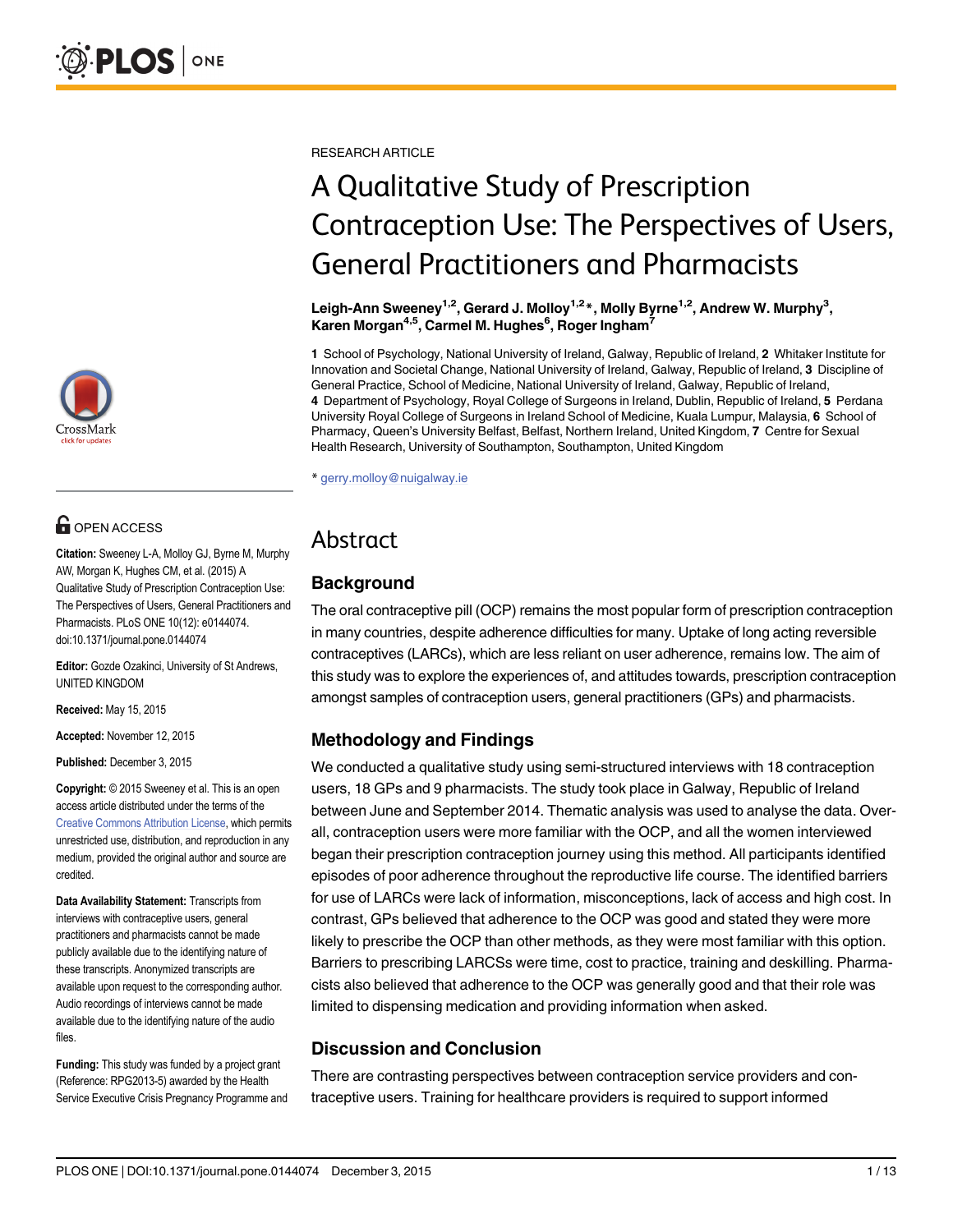<span id="page-1-0"></span>

administered by the Irish Research Council in December 2013 to Dr Gerry Molloy (Principal Investigator), Dr Karen Morgan, Dr Molly Byrne and Dr Andrew Murphy (Co-Investigators). Professor Carmel Hughes, Professor Roger Ingham and Professor Richard Layte were members of the steering committee for this study. Funder website: [http://www.crisispregnancy.ie.](http://www.crisispregnancy.ie) Funding administered by: <http://research.ie/>. The funders had no role in study design, data collection and analysis, decision to publish, or preparation of the manuscript.

Competing Interests: The authors have declared that no competing interests exist.

contraceptive choice and adherence. It is necessary to address the practice barriers of cost and lack of time, to promote better communication around adherence issues and prescription contraception options. There is a need for more easily-accessible public health information to promote awareness on all methods of prescription contraception.

#### Introduction

Unintended pregnancy has long been acknowledged as an important global health, social and economic problem which creates hardship for women and often impacts on the health and well-being of children. [[1,2](#page-11-0)] There are considerable variations in the provision and receipt of prescription contraception services internationally. [\[3](#page-11-0)] For example, prescription contraception only became legal in Republic of Ireland (RoI) in 1979 under the Family Planning Act, which made contraception available on prescription through general practitioners (GPs) and pharmacists. [[4\]](#page-11-0) However, since the passage of this Act, contraception is now widely accessible in Ireland, and includes access to `emergency contraception`from pharmacies without a pre-scription since 2011. [[5\]](#page-11-0) Despite this progress in increasing the availability and uptake of contraception, unintended pregnancies are still a common occurrence in Ireland [[6\]](#page-11-0) and similar contexts in Western Europe. [\[2](#page-11-0)] GPs and pharmacists continue to be the gatekeepers to accessing the most effective methods of contraception; therefore, it is critical that they have a full understanding of contraceptive options and can assess and advise on their relative effectiveness.

The oral contraceptive pill (OCP) remains the most prescribed form of contraception in more economically developed countries internationally [[3\]](#page-11-0), despite evidence that poor adherence occurs throughout the reproductive life course.  $[7]$  $[7]$  This poor adherence significantly reduces the effectiveness of this method of contraception. [\[8\]](#page-11-0) Nevertheless, uptake of long acting reversible contraceptives (LARCs) remains relatively low in Ireland and in other similar international contexts.  $[3,6,9,10]$  $[3,6,9,10]$  $[3,6,9,10]$  Data from other countries suggest that it is likely that there may be barriers to the provision of LARCs at the healthcare professional level  $[11-13]$  $[11-13]$  $[11-13]$  $[11-13]$  $[11-13]$ ; these may include lack of skills in administration, poor knowledge and limited financial incentives. In order fully to understand patterns of prescription contraception use it is necessary to collect data from both those who use and those who provide access to these methods. There are few studies that have simultaneously gathered data from contraceptive users, GPs and pharmacists, despite increasing recognition of the important role played by each of these stakeholders in understanding effective contraceptive services and use.  $[11,14]$  $[11,14]$  $[11,14]$  $[11,14]$  $[11,14]$ 

The overall aim of the study was to explore the experiences of, and attitudes towards, prescription contraception amongst users, GPs and pharmacists. The main objective of the study was to explore and elucidate the range of contraceptive user, GP and pharmacist factors that are likely to determine prescription contraception use and adherence.

#### Methods

#### Participants

Women using prescription contraception were purposively recruited in Galway city, in the west of Ireland, to represent various stages of the reproductive life course and various socioeconomic backgrounds. The sample consisted of young university students, young mothers, older women with a third level (bachelor degree) qualification and older women from areas of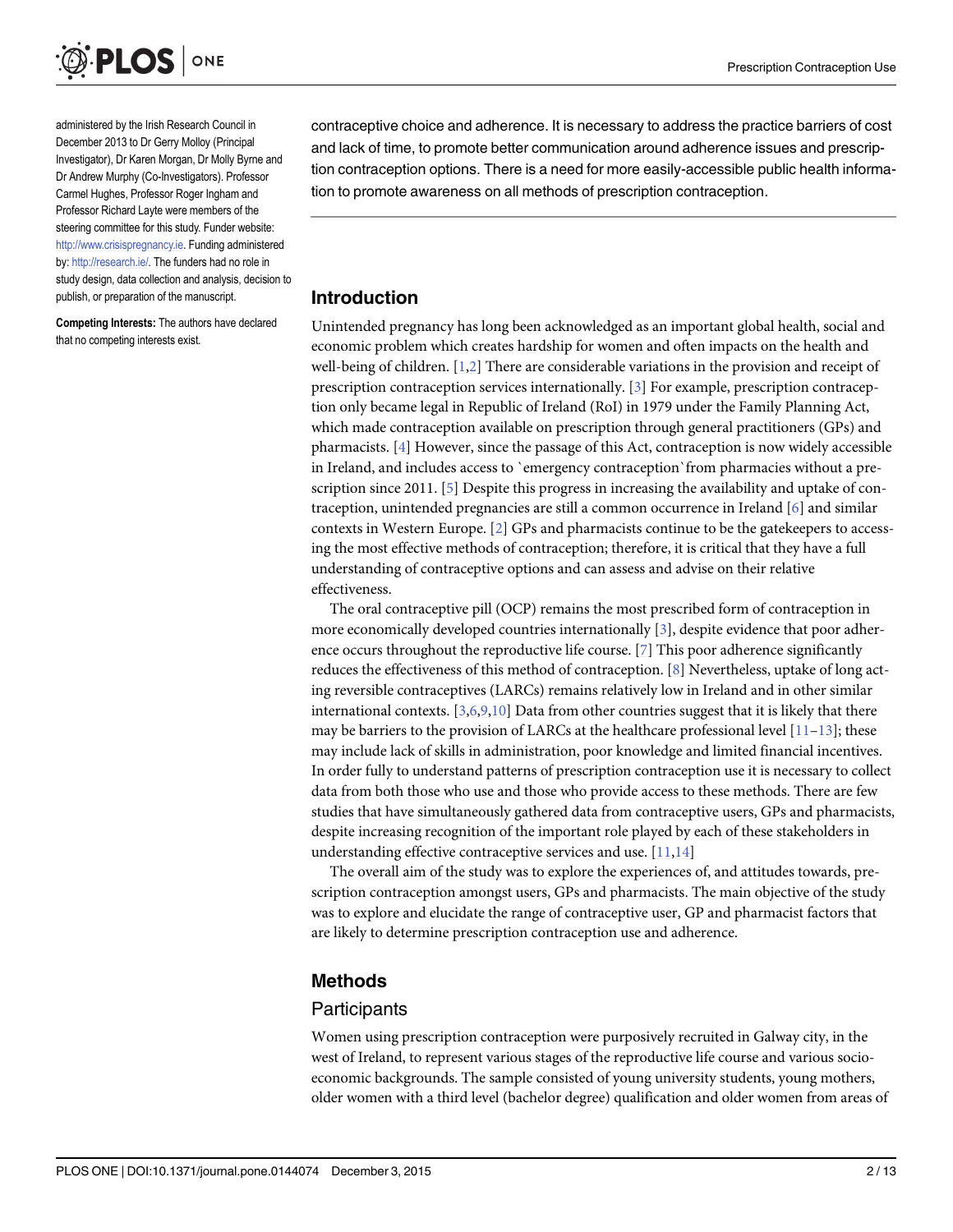<span id="page-2-0"></span>higher social deprivation. These four groups represented the early and later stage of the reproductive lifespan and socioeconomic disadvantage as indexed by the participant's age and the presence or absence of third level education. The university students and women with a third level qualification were recruited through the student and staff university intranet using an invitation e-mail that described the study. Women from areas of higher social deprivation were contacted through community based programmes using a `passive snowballing`technique to facilitate recruitment. This involved asking contacts in the community based programmes to discuss the research with those who they thought may be suitable or interested in volunteering to be participants. These participants were then given the contact details of the researcher so that they could independently volunteer to participate. This avoided any pressure being put on participants to take part in the study. This was the only group that was recruited in this manner, to ensure that the research sample overall did not know each other to avoid the closed group phenomenon [[15](#page-11-0)] and, finally, young mothers were recruited through a `Teen Parenting Programme`in the community. GPs were recruited in Galway city and environ, through snowball sampling which aimed to recruit a broad sample of GPs representing urban and rural practices, male and females and with a range of years in practice. Using a similar approach, a smaller number of pharmacists were recruited through The Irish Medical Directory of pharmacies listings in County Galway. Snowball purposive sampling was also used to recruit participants from a similarly wide range as the GPs. This technique was used to encourage participation among these healthcare provider groups, as they are often a difficult to recruit population who receive multiple offers to be involved in research studies. The study research team advised that this method has been used with success in the past in recruiting health care providers who often refuse participation in studies when the invitation comes from unknown sources.

#### Procedure

An interview topic guide was developed for contraceptive users to explore the experiences of, and attitudes towards, prescription contraception. This topic guide was based on key themes emerging from initial pilot interviews with a convenience sample of younger contraceptive users. This is outlined in  $Table 1$ . Semi-structured interview questions based on the emerging themes from the contraceptive users`interviews were designed for GPs and pharmacists. All the women were given information on the research in advance of their participation and they were asked to disclose their current method of prescription contraception to determine eligibility. Interviews took place in various locations, such as on the university campus and The Teen Parent Programme, which is based within the social work department, University Hospital, Galway. This programme works specifically with young mothers under the age of 20 years with a strong focus on parenting support and returning to education. The interviews with the women from areas of higher social deprivation took place in their homes, as this was most convenient for them with respect to travel and childcare concerns. Interviews with GPs and pharmacists were carried out at GP practices and pharmacy sites throughout the region. The interview topic guides that were used for the three groups are provided in [Table 1.](#page-3-0) Use of this guide was led by the interviewees as they discussed their experiences in response to semi-structured 'trigger' questions. All interviews were carried out by the first author (LS).

#### Data analysis

All interviews were audio recorded and transcribed verbatim and analysed using thematic analysis; which was facilitated through the use of NVivo software. [\[16\]](#page-11-0) This involved familiarisation with the qualitative data through repeated reading and note taking of the transcribed data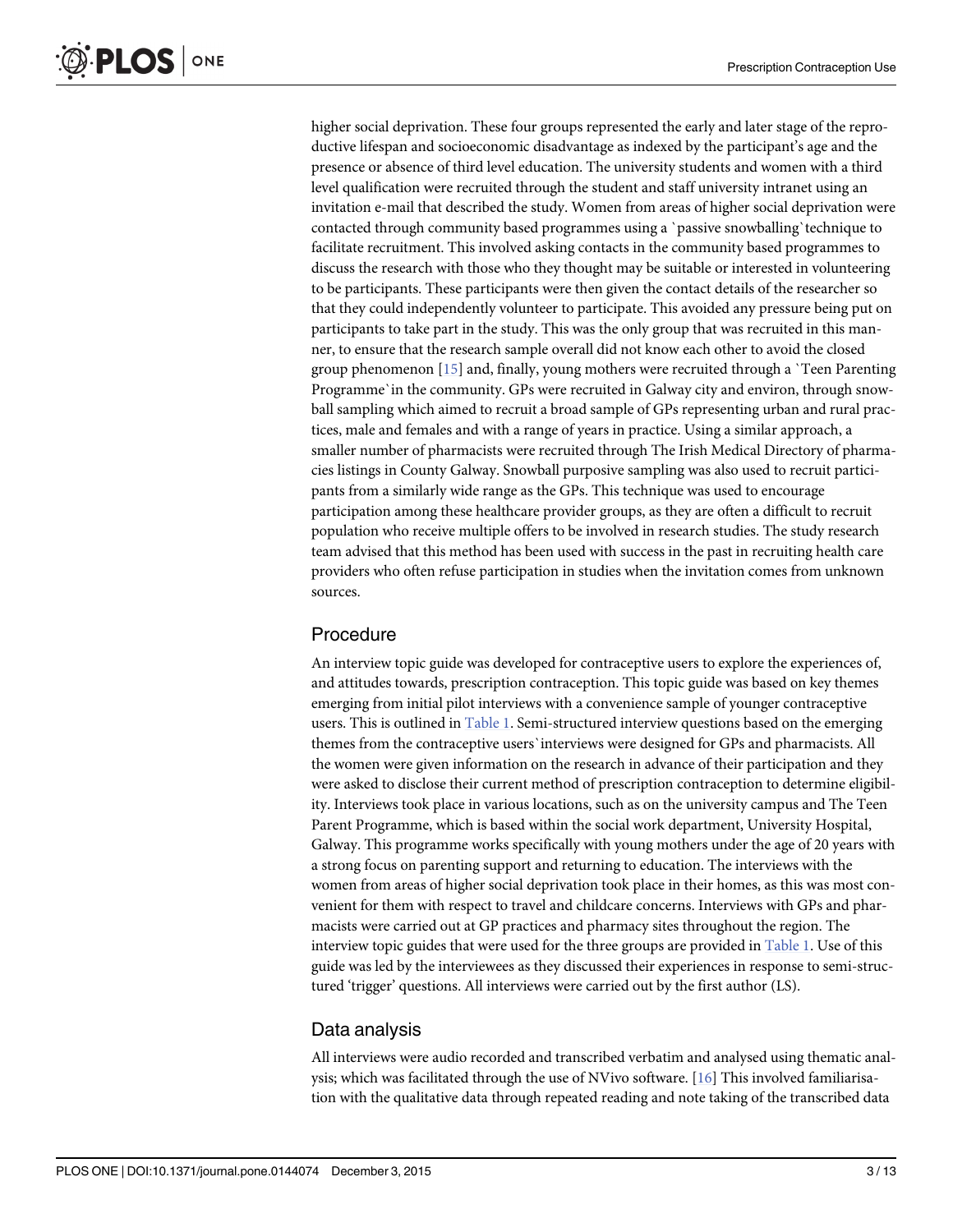|  | Table 1. Interview topic guide. |  |  |
|--|---------------------------------|--|--|
|--|---------------------------------|--|--|

<span id="page-3-0"></span>

| Contraceptive<br>users | Personal use of contraception                                                                                              |
|------------------------|----------------------------------------------------------------------------------------------------------------------------|
|                        | What type of contraception do you use?                                                                                     |
|                        | Why did you choose this particular method?                                                                                 |
|                        | Were there any other influences that affected your decision to use this method?                                            |
|                        | General knowledge of contraception                                                                                         |
|                        | Are there issues for you around the daily regime of the pill?                                                              |
|                        | Would you consider any other method of contraception such as LARCs?                                                        |
|                        | Would you say you are informed on all methods of contraception?                                                            |
|                        | Experiences of healthcare providers (GPs and pharmacists in particular)                                                    |
|                        | Can you tell me about your experience with your GP/Pharmacist?                                                             |
|                        | Were other methods and options explored?                                                                                   |
| GPs                    | Knowledge of the service user                                                                                              |
|                        | Can you provide a general profile of the women who access contraception within<br>your practice?                           |
|                        | Do you think there is a preference amongst women seeking contraception for OCPs<br>or LARCs?                               |
|                        | From your experience, can you comment on adherence of the pill?                                                            |
|                        | General role of the GP in prescribing contraception                                                                        |
|                        | What is your role in prescribing contraception?                                                                            |
|                        | Do you think you have any influence of contraception choices of patients?                                                  |
|                        | Can you reflect on how your biases towards certain methods of contraception when<br>prescribing?                           |
|                        | Barriers and access                                                                                                        |
|                        | Can you comment on the barriers that may exist for women in this community in<br>accessing contraception?                  |
|                        | Can you comment on the barriers that you as a practitioner may face in prescribing<br>contraception?                       |
| Pharmacists            | Knowledge of the service user                                                                                              |
|                        | Can you provide a general profile of women who access contraception from this<br>pharmacy?                                 |
|                        | From your experience can you comment on adherence of the OCP, the daily<br>regime?                                         |
|                        | The general role of the pharmacist in dispensing contraception                                                             |
|                        | What is your role in dispensing contraception?                                                                             |
|                        | Do you think you have think you have any influence over service users and their<br>choice of contraception?                |
|                        | Can you reflect how you might have biases towards any particular methods of<br>contraception?                              |
|                        | Barriers and access                                                                                                        |
|                        | Can you comment on the possible barriers that you as a pharmacist may face in<br>providing contraception to service users? |
|                        | Can you comment on barriers that may exist for women in this community accessing<br>contraception?                         |

doi:10.1371/journal.pone.0144074.t001

from the interviews, generating initial codes, searching for themes, reviewing themes and finally defining and naming themes. The results are structured in terms of the main themes which emerged from the interviews.  $[17]$  $[17]$  $[17]$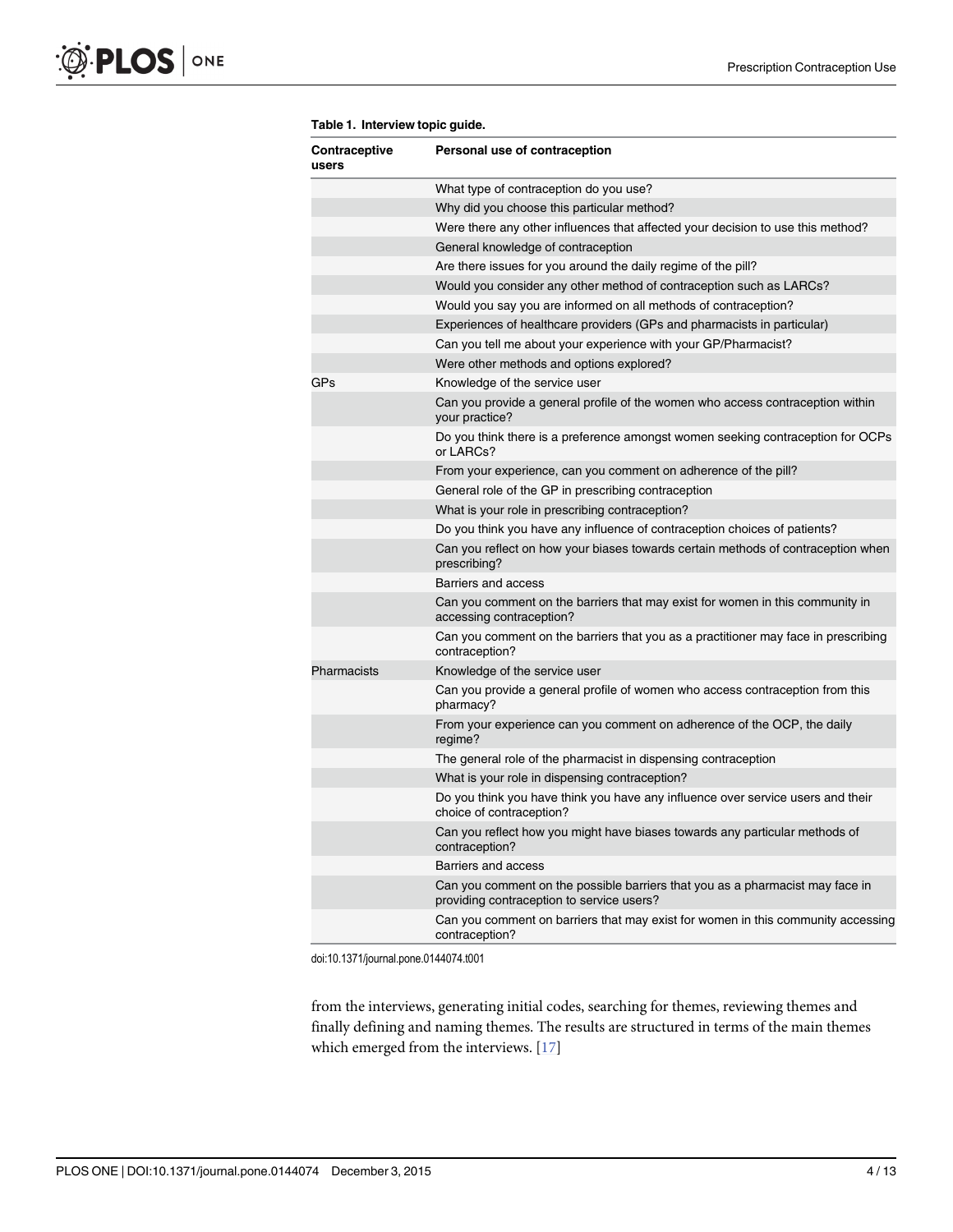#### <span id="page-4-0"></span>Ethical approval

Ethical approval was provided by the NUI Galway Research Ethics Committee (Reference number: 14/JAN/03). All participants provided written informed consent to participate in the study and this was approved by the ethics committee.

#### **Results**

Forty-five face-to-face interviews were conducted in three stages with the three separate groups of participants, prescription contraceptive users, GPs and pharmacists. Sample data in the form of interview quotes are integrated into the findings in italics to illustrate the participants experiences [[18](#page-11-0)].

#### Contraception users

A stratified purposive sample of 18 prescription contraception users shared their experiences of past and current prescription contraception use. The participant profile is summarised in Table 2. The main themes that emerged from the analysis of these experiences were socio-economic status, knowledge and attitudes towards LARCs and relationships with healthcare professionals, in particular with GPs and pharmacists.

Socio-economic determinants of contraception use: Of the 18 women interviewed it became clear that there were similarities and differences depending on socio-economic circumstances. The young mothers and the women from areas of higher social deprivation were all using LARCs at the time of interview. All of these women disclosed an unplanned pregnancy in their late teens as a consequence of poor adherence to the OCP, either due to forgetting to take their OCP, and/or using the OCP incorrectly. The women stated that their pregnancies had not been planned and that they did not feel they were prepared emotionally or economically for parenting. At the time of their pregnancy, they stated that they were in insecure relationships or alone, and were dependant on informal (family and friends) or formal support (community support and healthcare professionals) to manage the parenting role.

Only after giving birth did the women learn of LARCs as a contraception option from their GP or during their anti-natal care. The young mothers had all decided to use LARCs following pregnancy. However, the older women—over 30 years of age—from areas of higher social deprivation disclosed further unintended pregnancies at a young age as they were unaware of LARCs as a contraception option until more recently and were using the OCP up until this point. Difficulties with adherence continued while trying to balance the commitment of remembering to take the oral contraceptive pill daily, while looking after a small baby.

like I mean too much responsibility, I had to look after a child, yeah and like you said even adding in another pill or adding in something else, it was just too much, too much to think about '(Participant from an area of higher social deprivation)

|  | Table 2. Contraceptive users in the study ( $n = 18$ ). |  |  |  |
|--|---------------------------------------------------------|--|--|--|
|--|---------------------------------------------------------|--|--|--|

| <b>Participant profile</b>                         | Number of women | Age range               |
|----------------------------------------------------|-----------------|-------------------------|
| University students                                | 5               | $(18-23 \text{ years})$ |
| Working women who held a third level qualification | 4               | $(26-46 \text{ years})$ |
| Young mothers                                      | 4               | $(18-20 \text{ years})$ |
| Women from areas of higher social deprivation      | 5               | $(26-40 \text{ years})$ |
|                                                    |                 |                         |

doi:10.1371/journal.pone.0144074.t002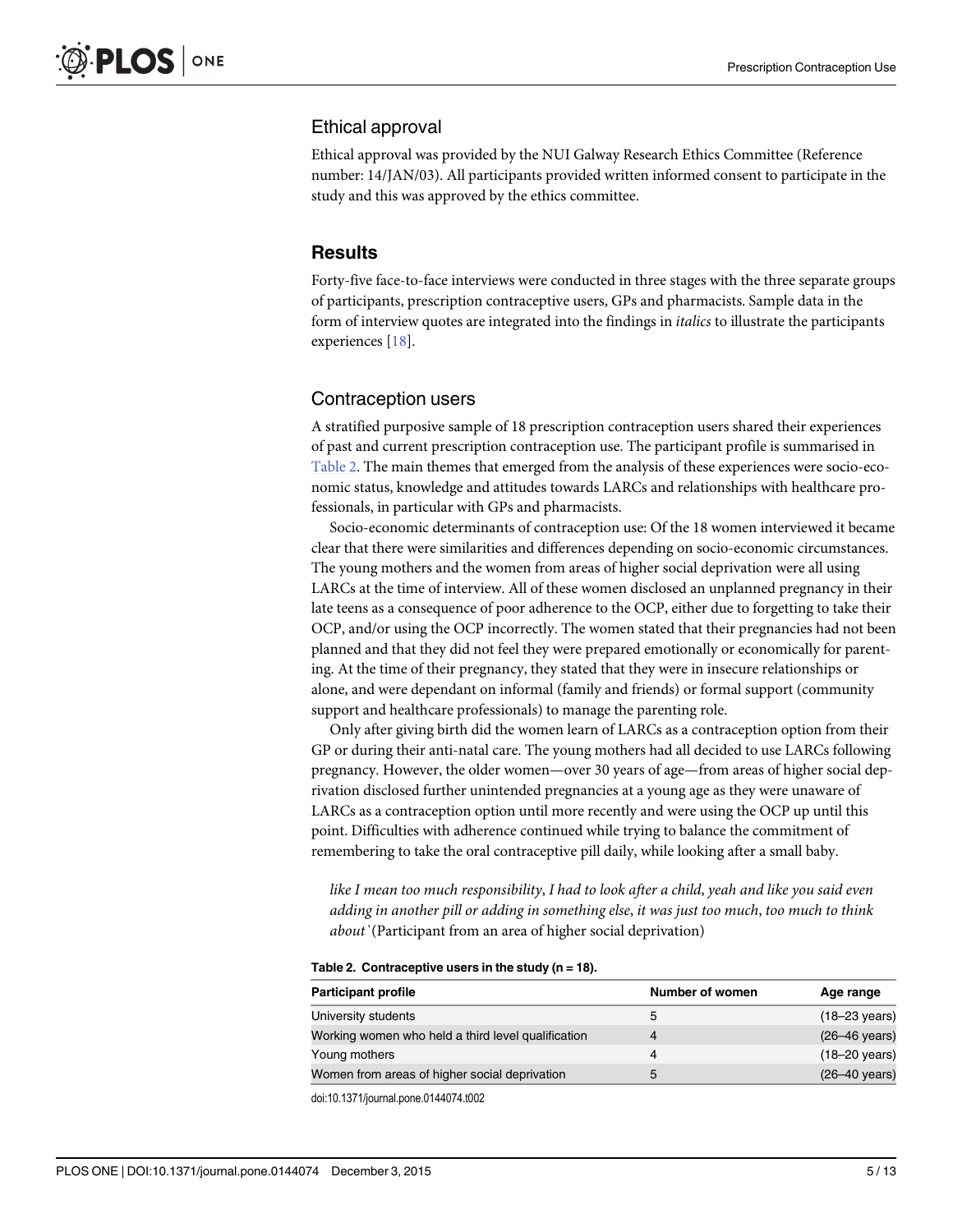By using LARCs, the women talked about how they were no longer afraid of becoming pregnant which gave them a sense of *`looking to the future*`,

You know like, but I haven't had any (pregnancies) since I got it in (Mirena<sup>®</sup> coil) you know... it has worked wonders for me and I wouldn't change it for the world... (Participant from an area of higher social deprivation)

The decision to use LARCs helped the women to view their environment differently. This group believed they were advocates for LARCs in their community, in particular, talking to young women at risk of unintended pregnancies in an informal capacity. The women wanted other women in their community to become informed on LARCs and to recognise the consequences of the OCP and poor adherence.

The university students and women holding a third level qualification were using the oral contraceptive pill. Similar to the women who were young mothers and women from areas of higher social deprivation, they all began their prescription contraception journey with the oral contraceptive pill. This group in particular, however, had not experienced an unplanned pregnancy and therefore had not thought about changing their contraception, and they continued to use the oral contraceptive pill despite disclosing poor adherence throughout the life course.

Knowledge and attitudes about contraceptive methods: For the women holding a third level qualification, their entry into contraception use was similar to that of the university students. However, as long term oral contraceptive pill users, they were reluctant to change to another prescription method.

If I had to make a choice in the morning, I think I would come off contraception altogether as opposed to go on an alternative like the Merina... (Participant Working and held a third level qualification)

The student women and the women who held third level qualifications were less informed about LARCs.

Just... well me and my friends we, like, don't know what they are, don't know how many other things are out there... how good are they are compared to the pill or are they the same. (Student participant)

These groups held misconceptions about LARCs, such as 'infertility' or 'delayed conception`. The women didn't like the idea of `something long-term in their bodies`and `felt more in control'using the OCP. Conversations about 'horror stories' or bad experiences of LARCs through their social networks or the media were central to their choices.

Yeah, and she has ballooned, she has put on so much weight and stuff. So she put me off that. So I don't know, if I'm answering the question. (Student participant)

On the other hand, young mothers and the women from areas of higher social deprivation were well-informed on LARCs and had a positive attitude towards them.

I never notice it's there. I think it's great. I've had no problems with it. No, just a bit of spotting in the beginning.... And that was it. (Participant who was a young mother)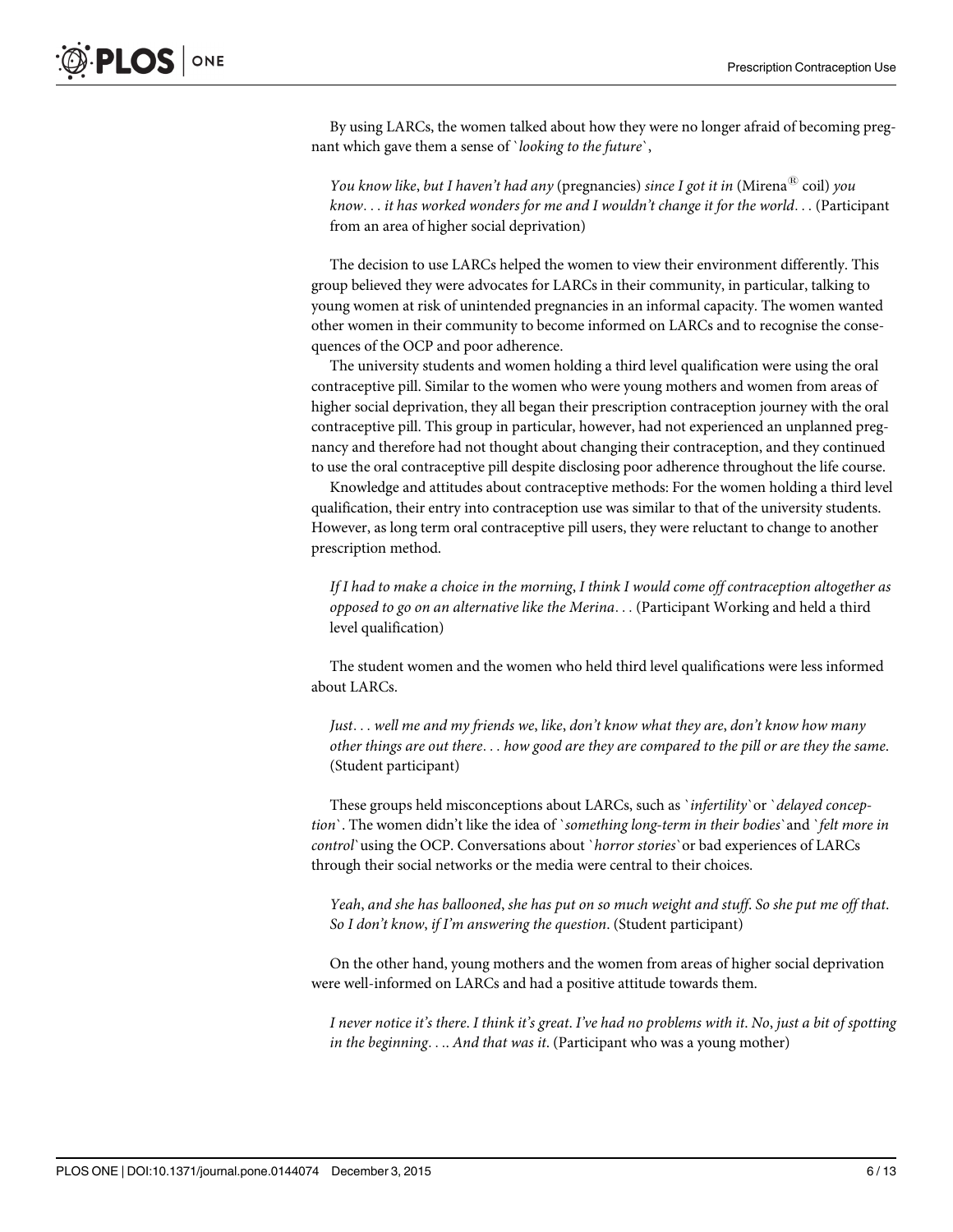<span id="page-6-0"></span>Supportive relationships for contraceptive choice and use: The findings indicated that little discussion occurred between prescription contraception users and their GP about LARCs. The participants often relied on their friends and peers for information. The women shared experiences and knowledge with each other and often 'what their friends were on 'would influence their contraception choice. The younger women felt uncomfortable discussing contraception choice with their GP or pharmacist, often saying to their GP, `No, I don't like the idea of that`, or, `I just tell him/her everything is fine`. Young OCP users talked about the social stigma they felt as contraception users. Young OCP users were not comfortable with anyone outside of their immediate social network knowing that they were using the OCP which also involved hiding their OCP from parents and other adults. These feelings extended to healthcare practitioners as they stated they felt `they would be judged`, or `felt embarrassed`talking to GPs or pharmacists.

Yeah but just I'm very shy about that and I'm afraid to talk about it... When I was like 16, 17, I would just go in, get it and run, very shy, didn't want to ask many questions, yeah. (Student, participant)

The women often refrained from asking questions or entering into discussions which were initiated by their GP, particularly when they were younger, as an opportunity to discuss adherence or other contraception options.

The older women felt no such discomfort talking to their GPs about contraception. However, they felt it was a personal matter and only did so if they had any concerns or were asked specific questions relating directly to their health or medical indicators associated with long term OCP use, such as smoking in their 40s. Despite adherence being poor across the reproductive life course for many women, they were less likely to disclose this to their GP or pharmacist and often *`doubled up on pills*`or took their OCP medication *`at different times* `, and withheld this information from both their GP and pharmacist.

Cost of LARCs: Where participants had to pay for LARCs and the related consultation, this was identified as potential barrier. Currently LARCs can cost approximately €300 in the Republic of Ireland, when the cost of the device, administration and related consultation fees are taken into account. Therefore, for lower income participants who do not qualify for free health care the OCP may be the only financially feasible option.

Well like ideally I would love to be able to like fork out like two hundred euro to have like the implant or something, but as a student like I can't really afford that, so I suppose it's just like the easiest form for me to take. (Student participant)

#### GPs

We recruited 18 GPs in total. A summary of GP characteristics is provided in [Table 3.](#page-7-0) These were mostly experienced practitioners as 16 of the GPs had more than ten years' practice experience, while two GPs held five or more years of practice experience. The main themes which emerged from the analyses of the GPs experiences were how they distributed information to contraceptive users, the financial implications to their practice of delivering LARC services, access to training and maintenance of skills, and adherence awareness and responsibility.

Distributing information to contraceptive users: The GPs provided an insight into prescription contraception supply patterns. It was the practice of all GPs to provide information on all types of contraception; however, the quantity and quality of information given to women was inconsistent across practices. Information was often delivered in leaflet or booklet form, with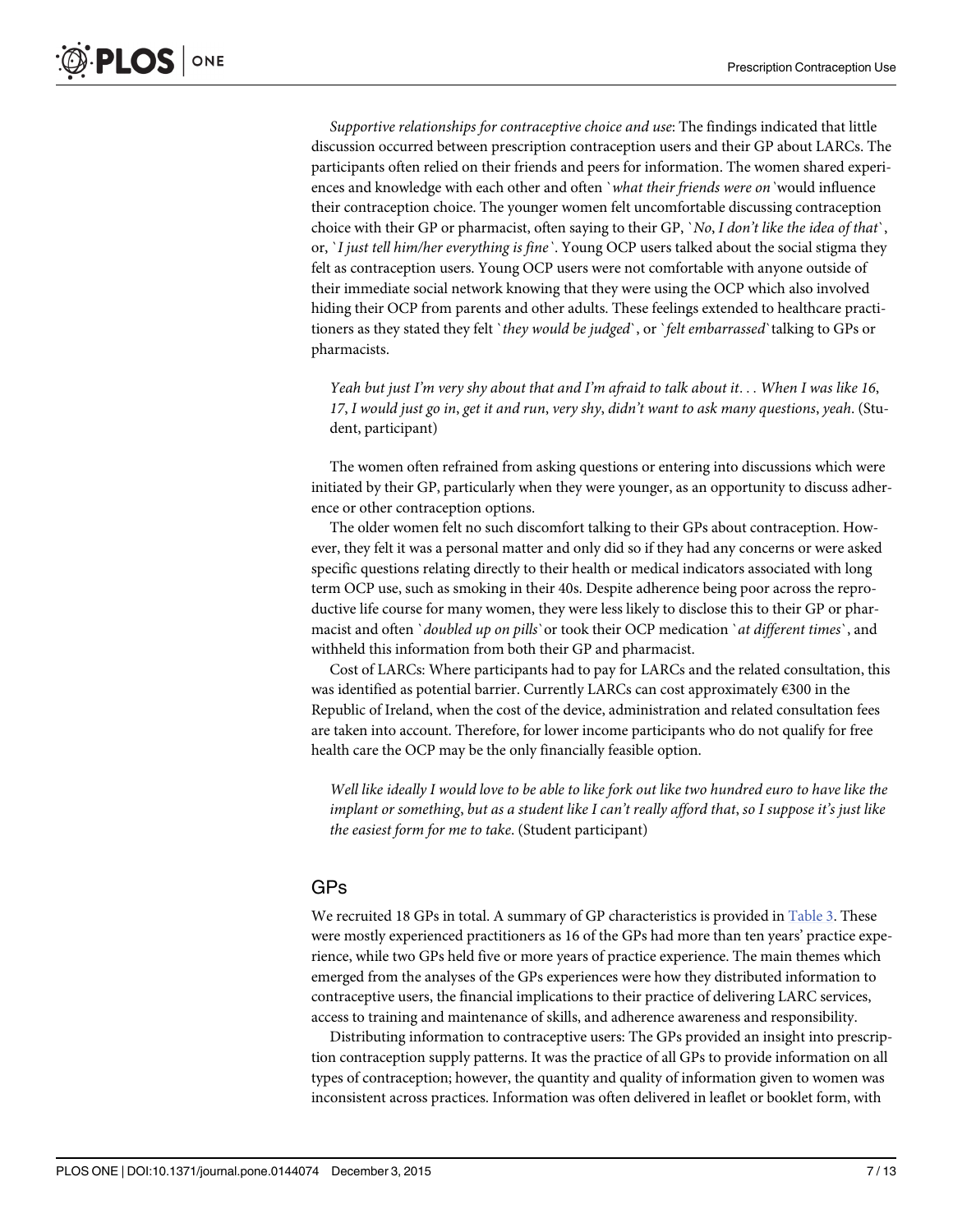<span id="page-7-0"></span>[Table 3.](#page-6-0) GPs in the study ( $n = 18$ ).

| <b>Participant profile</b>              | n    |
|-----------------------------------------|------|
| Gender: Male/Female                     | 10/8 |
| Setting: Urban/Rural                    | 9/9  |
| Provided all LARC service               |      |
| Provided contraceptive implant services | 13   |
| Training in all LARCs methods           |      |
|                                         |      |

doi:10.1371/journal.pone.0144074.t003

the assumption that patient health literacy [[19](#page-11-0)] was good. GPs felt that contraception choice was a personal matter for the patient and they would prescribe according to the patient's wishes as long as their medical history did not suggest any contra-indications. The oral contraceptive pill was often requested first by the patient as that was the most familiar method known. Therefore, the oral contraceptive pill was the most prescribed method of contraception identified by all GPs in the study.

I think the majority still express a preference for the oral contraceptive. It is the euphemism for contraception, oh it's definitely the pill would be the preference... Oh there's no doubt about it. It's still probably I'd say 1 in 4 of them, that's all that would be looking for long term thing, really, in the grand scale of things. In my practice, most just want the pill... (GP participant)

Barriers for uptake of LARCs (Financial disincentives and training and maintenance of skills): From a practice perspective, the GPs outlined the barriers to providing contraception choice to their female patients. Cost was an important consideration because, in the Republic of Ireland, LARCs receive limited funding by the Government under a reimbursement scheme to insert intrauterine devices and the sub-dermal contraceptive implant. For this reason it is often not cost-effective for a GP practice to provide a comprehensive LARC service as there are poor financial incentives for doing so.

`You know, if you're not going to get funded for something, there's no major incentive for you to start doing it, do you know what I mean. Yeah. And it's exactly like that for me. I've 10 minute consultations do you know what I mean. So if I'm not getting incentivised in payment for it, if there isn't a huge demand, if they can get it elsewhere, it's not going to happen`(GP participant)

GPs working in the community for 10 years or more were not necessarily trained to carry out LARC insertion procedures. Therefore, GPs were not always in a position to provide a LARC service. GPs had little incentive to become trained because of a cost deficit to their practice.

The GPs who were in practice for less than 5 years were trained in LARCs, due to the availability of training opportunities as part of GP training schemes in recent years; however, they were becoming deskilled as they are not in an environment where LARCs are being provided on a regular basis. The GPs stated that in their professional view, they would need to be  $\gamma$  carrying out at least two LARC procedures a week to remain skilled`, but this was not often the case. Where GPs felt deskilled they would refer the patient to another practice or to a dedicated Family Planning Clinic. These are community-based health services that specialise in reproductive and sexual health, particularly the provision of contraception services.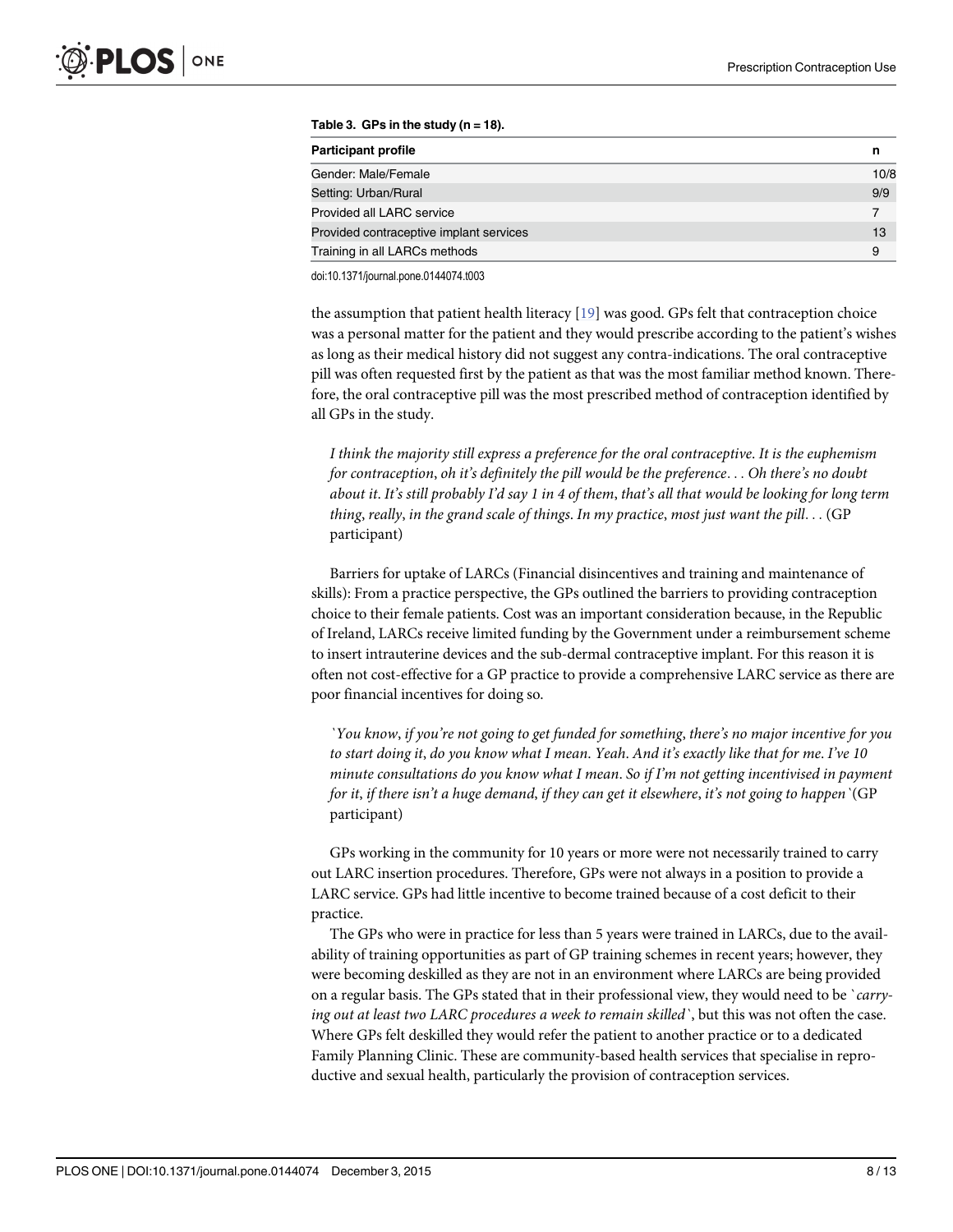Adherence awareness and responsibility: Significant discrepancies between the contraceptive users and the GPs were identified in the analysis; in particular, GPs' understanding of adherence to the oral contraceptive pill. Despite all women interviewed in the study claiming to have issues of poor adherence throughout the reproductive life course, GPs felt that, overall, adherence was good and refrained from asking directly about adherence. Rather, they would ask more general statements such as `how is everything going for you?`, their main focus centred on their concern for side effects such as clots, headaches and monitoring blood pressure. Direct discussion between GP and patient on contraceptive adherence was generally avoided by both GPs and contraceptive user.

#### **Pharmacists**

Nine pharmacists were recruited. This included two male and seven females, with five working in urban practices and four in rural practices. The analysis of the pharmacy data identified restrictions which impacted on the role of the pharmacist in prescription contraception delivery. The themes which emerged to identify this were legislation and practice, infrastructure and adherence awareness and responsibility.

Legislation and practice: Pharmacists believed that they were not currently equipped to meet the requirements to prescribe and monitor blood pressure as part of a comprehensive contraception service. In their view, this would require additional infrastructure within pharmacies and legislation change.

Like our legislative abilities are kind of restricted with, you know what we can... We're obviously not able to prescribe. At the moment, it's obviously just a dispensing service and an advice offering service (Pharmacist participant)

Further restrictions identified by pharmacists were that they do not have access to patients' individual medical records or family medical histories, so they continue to remain hesitant to intervene or give advice on prescription contraception choice.

Yeah, I think that deciding on which contraception is suitable for the patient, is between the patient and their GP (Pharmacist participant)

The pharmacist in local community practices often felt that they had knowledge of a patient's social circumstances, and could intervene or advise on contraceptive methods accordingly. However, they felt it was not their role to advise or prioritise social indicators over biological risk factors and felt that the initial assessment by the GP took precedence.

Infrastructure: Often in rural or small communities, the pharmacist worked alone and the option to discuss information or answers patients`questions was compromised. Likewise, pharmacists in busy urban locations discussed similar challenges and, despite having more than one pharmacist available at a time, they reported being too busy.

We are very busy; often it is difficult to take time to talk to individual women. If a woman requests to speak with the pharmacist, yes, otherwise we don't always have time... (Pharmacist participant)

Adherence awareness and responsibility: Similar to GPs, pharmacists relied on providing information to the patient through leaflets or booklets as a means of addressing any queries or confusion the patient may have had. Thus, a similar assumption was made by pharmacists that patients both read and understand the literature. Pharmacists felt that providing literature was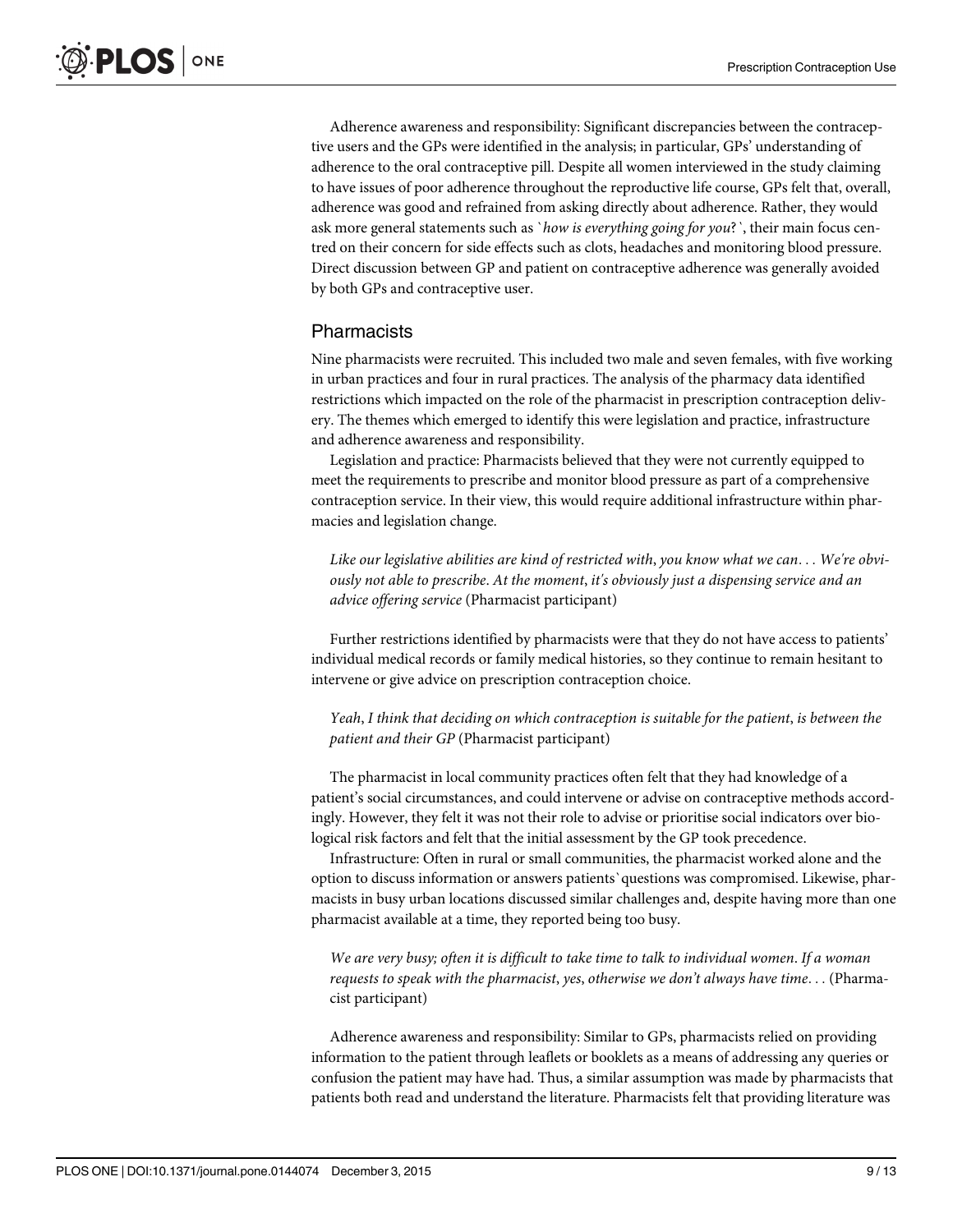<span id="page-9-0"></span>the best approach and they also assumed that adherence to the OCP for most women was very good. The pharmacists did not report women coming to them with concerns of poor adherence and felt that usually women 'were happy just to collect their prescription and go`.

#### **Discussion**

Our analysis indicated that there are significant gaps between the perspectives of contraceptive users, GPs and pharmacists on prescription contraception. In particular, the experiences of young mothers and women from areas of higher social deprivation did not reflect autonomy over their reproductive health before experiencing an unintended pregnancy. The participants felt awkward and self-conscious discussing contraception with their GP or pharmacist and did not feel confident in asking questions. GPs and pharmacists often assume that adherence is good and that contraception users fully understand the implications of their chosen method. A key finding is that ineffective communication with women about their prescription contraception was often the norm and that methods to promote adherence to OCP were undeveloped. GPs and pharmacists may need to ask more specific questions, such as "how are you finding taking the pill every day?", to identify whether adherence is an issue for OCP users. [[20](#page-12-0)] Given the known extent of non-adherence  $[7,21]$  $[7,21]$  $[7,21]$  it may also be appropriate to assume some level of non-adherence to the OCP and to ask, even before a disclosure of non-adherence, "What do you do when you miss a pill?" This raises the issue and acknowledges that missing the OCP is often a typical experience for those using this method of contraception.

This study also illustrates that the oral contraceptive pill is generally the GP's first choice for in general practice when women initiate the use of prescription contraception. GPs were more familiar with the OCP and often less experienced in LARC insertions. The GP data also revealed similar concerns about skill maintenance in relation to LARCs that has been reported elsewhere. [\[10](#page-11-0)] Health care providers have a vital role in determining contraceptive use yet, in this study, GPs felt that poor financial incentives to provide LARCs services were a key structural barrier. There is evidence from the UK that changing financial incentives for GPs can increase the prevalence of LARCs use. [[13](#page-11-0)] In the context of the Republic of Ireland, there is evidence that LARCs are more commonly used by women who qualify for free health care i.e. General Medical Services (GMS). [[22\]](#page-12-0) Those with GMS do not have to pay for LARCs and the associated general practice consultations. Therefore, LARC uptake may be unlikely to change significantly where there are financial disincentives for both those receiving and providing LARCs services.

The findings in relation to contraceptive user knowledge and attitudes about contraceptive methods are consistent with what has been found in qualitative studies in other similar contexts. [\[23](#page-12-0)–[25\]](#page-12-0) In particular, the misconceptions about LARCs and fertility may be difficult to change. Although even with the more familiar OCP, there is evidence that concerns and misconceptions about safety are common [[22](#page-12-0)], therefore prescription contraception more broadly continues to be plagued by myths, which may negatively influence contraceptive choices and patterns of contraception use.

This study`s findings on adherence difficulties with the OCP concurs with studies that have shown poor adherence throughout the reproductive life course. [[21,26,27\]](#page-12-0) Contraceptive users participating in this study reported using their positive personal experiences of LARCs to promote interest and address misconception amongst their peers. Similarly, the participants in the study who had experienced an unplanned pregnancy as a direct consequence of poor adherence to the OCP, suggested sharing their experiences of the hardships they encountered both during and after an unplanned pregnancy, to promote adherence to the OCP and uptake of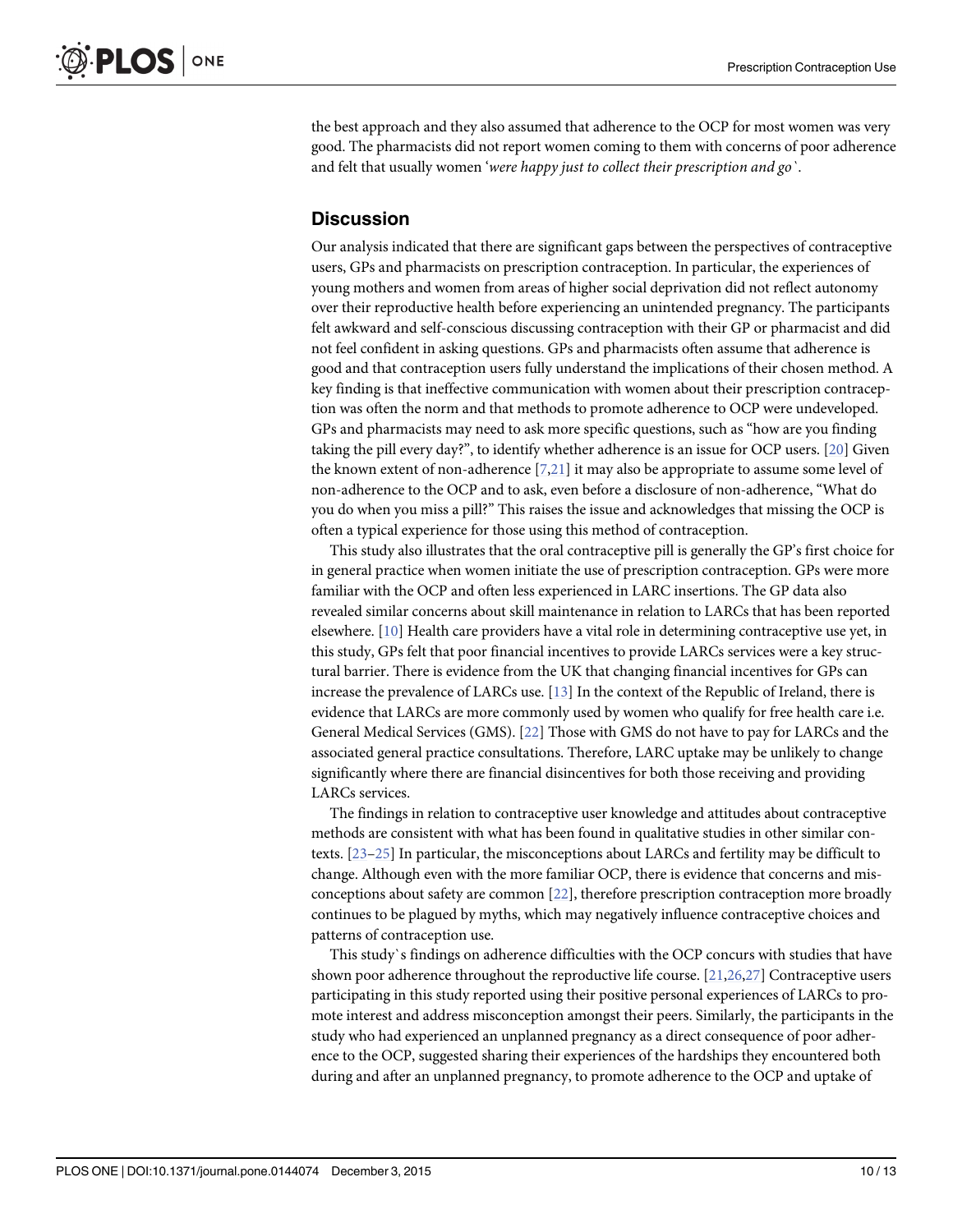<span id="page-10-0"></span>LARCs. Current evidence for intervention in this area is limited and requires more innovative approaches. [[26\]](#page-12-0)

The study also identified some social factors which impacted on contraception choices and experiences for prescription contraceptive users. In particular, the findings indicated the importance of supportive relationships for contraception use and choice. Therefore community-led contraceptive advice and support is one strategy that may warrant further investigation in intervention studies that aim to increase the uptake and adherence to contraception. [\[26](#page-12-0)] Young OCP users were not comfortable with anyone outside of their immediate social network knowing that they were using the OCP, as this was viewed to be an implied disclosure of sexual activity. This sometimes resulted in hiding their OCP from parents and other adults. The social determinants of contraceptive use require understanding of health behaviours both in light of the women's immediate social context and also against the backdrop of current socio-political structures which impact on women's health and well-being. [\[28\]](#page-12-0)

The study findings can be used to inform further research, policy and practice. It is evident from the findings that a more comprehensive model of practice which is service user-led and cognizant of the social determinants of contraception experiences and choices are required. Further theory informed analyses of this qualitative dataset, e.g. use of the theoretical domains framework [\[29,30\]](#page-12-0), can identify specific targets for complex behavioural interventions targeting contraceptive users, general practitioners and/or pharmacists. For example, it is clear from the thematic analysis of the present data that current financial incentives for both contraceptive users and general practitioners may not be optimal to support contraceptive choice and adherence. Studies from the UK [\[13\]](#page-11-0) and USA [\[31\]](#page-12-0) show that changing financial incentives leads to different prescription contraception choices. Randomised controlled trials of financial incentives e.g. free or reduced costs for those who pay for prescription contraception in Ireland, would reveal whether costs are significantly influencing prescription contraception choices. Ultimately, services that are designed to meet women's needs will enable women to have a more active role in voicing their needs and preferences for contraception.

There are a number of limitations to the study. The findings are from a small qualitative sample confined to one geographical location, therefore generalising from these findings is limited by the study sampling. However, this is the first study to consider the perspectives of three key stakeholders in the provision and receipt of contraceptive services and has given an insight to critical structures and processes that appear to influence the uptake of and adherence to prescription contraception. Although this study took place in the Republic of Ireland, it is evident from the literature that aspects of the results are transferrable to other societies which share similar health-service, political and socio-economic structures. The results point to a number of specific areas where interventions could improve the uptake of and adherence to prescription contraception. [\[26\]](#page-12-0)

#### Conclusion

The findings show that there are some overlapping, and some contrasting, perspectives between prescription contraceptive users, general practitioners and pharmacists. These perspectives can influence choice and experience of prescription contraception and related services. Training for healthcare providers is required to support informed contraceptive choice and adherence. Improving contraceptive services requires due consideration of the social determinants of reproductive and sexual health. It is also necessary to address the limitations of cost and time to practice, which impact on communication between contraceptive users, GPs and pharmacists in order to assess adherence and time for counselling prescription contraceptive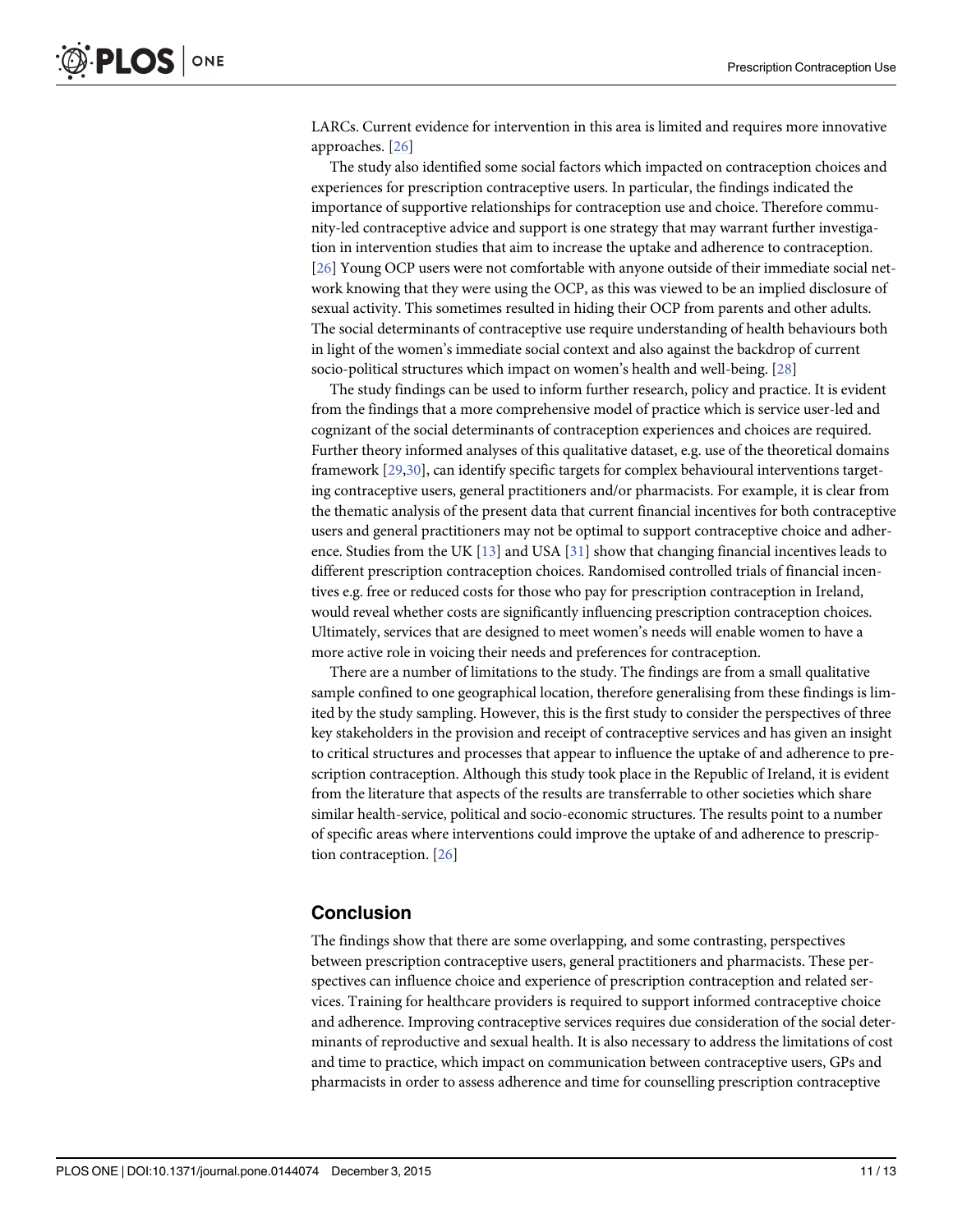<span id="page-11-0"></span>options. There is a need for further public health awareness on all methods of prescription contraception, which women can easily access and understand.

#### Acknowledgments

We thank all the research participants who took part in this study and to Professor Richard Layte, Trinity College Dublin who was part of the steering committee of this project until December 2014.

#### Author Contributions

Conceived and designed the experiments: LS GM MB AM KM CH RI. Performed the experiments: LS. Analyzed the data: LS. Wrote the paper: LS GM MB AM KM CH RI.

#### References

- [1.](#page-1-0) Gipson JD, Koenig MA, Hindin MJ (2008) The effects of unintended pregnancy on infant, child, and parental health: a review of the literature. Stud Fam Plann 39: 18–38. PMID: [18540521](http://www.ncbi.nlm.nih.gov/pubmed/18540521)
- [2.](#page-1-0) Wellings K, Jones KG, Mercer CH, Tanton C, Clifton S, et al. (2013) The prevalence of unplanned pregnancy and associated factors in Britain: findings from the third National Survey of Sexual Attitudes and Lifestyles (Natsal-3). Lancet 382: 1807–1816. doi: [10.1016/S0140-6736\(13\)62071-1](http://dx.doi.org/10.1016/S0140-6736(13)62071-1) PMID: [24286786](http://www.ncbi.nlm.nih.gov/pubmed/24286786)
- [3.](#page-1-0) United Nations (2013) World contraceptive patterns 2013. Avaialble: [http://www.un.org/en/](http://www.un.org/en/development/desa/population/publications/family/contraceptive-wallchart-2013.shtml) [development/desa/population/publications/family/contraceptive-wallchart-2013.shtml](http://www.un.org/en/development/desa/population/publications/family/contraceptive-wallchart-2013.shtml)
- [4.](#page-1-0) O'Donoghue C, Meredith D, O'Shea E (2011) Postponing maternity in Ireland. Camb J Econ 35: 59– 84.
- [5.](#page-1-0) Weedle PB, Clarke L (2011) Pharmacy and medicines law in Ireland. London: Pharmaceutical Press.
- [6.](#page-1-0) McBride O, Morgan K, McGee H (2012) Irish contraception and crisis pregnancy study 2010 (ICCP-2010): A survey of the General Population. Dublin: Crisis Pregnancy Programme.
- [7.](#page-1-0) Castano PM, Westhoff CL (2013) How to measure oral contraceptive adherence: an ongoing research challenge. Contraception 88: 475–476. doi: [10.1016/j.contraception.2013.08.002](http://dx.doi.org/10.1016/j.contraception.2013.08.002) PMID: [24034805](http://www.ncbi.nlm.nih.gov/pubmed/24034805)
- [8.](#page-1-0) Trussell J (2011) Contraceptive failure in the United States. Contraception 83: 397-404. doi: [10.1016/j.](http://dx.doi.org/10.1016/j.contraception.2011.01.021) [contraception.2011.01.021](http://dx.doi.org/10.1016/j.contraception.2011.01.021) PMID: [21477680](http://www.ncbi.nlm.nih.gov/pubmed/21477680)
- [9.](#page-1-0) Buhling KJ, Zite NB, Lotke P, Black K, Group IW (2014) Worldwide use of intrauterine contraception: a review. Contraception 89: 162–173. doi: [10.1016/j.contraception.2013.11.011](http://dx.doi.org/10.1016/j.contraception.2013.11.011) PMID: [24369300](http://www.ncbi.nlm.nih.gov/pubmed/24369300)
- [10.](#page-1-0) Michie L, Cameron ST (2013) Improving the uptake of long acting reversible contraception: a review. Minerva Ginecol 65: 241–252. PMID: [23689167](http://www.ncbi.nlm.nih.gov/pubmed/23689167)
- [11.](#page-1-0) Wellings K, Zhihong Z, Krentel A, Barrett G, Glasier A (2007) Attitudes towards long-acting reversible methods of contraception in general practice in the UK. Contraception 76: 208–214. PMID: [17707718](http://www.ncbi.nlm.nih.gov/pubmed/17707718)
- 12. Biggs MA, Harper CC, Malvin J, Brindis CD (2014) Factors influencing the provision of long-acting reversible contraception in California. Obstet Gynecol 123: 593–602. doi: [10.1097/AOG.](http://dx.doi.org/10.1097/AOG.0000000000000137) [0000000000000137](http://dx.doi.org/10.1097/AOG.0000000000000137) PMID: [24499746](http://www.ncbi.nlm.nih.gov/pubmed/24499746)
- [13.](#page-1-0) Arrowsmith ME, Majeed A, Lee JT, Saxena S (2014) Impact of pay for performance on prescribing of long-acting reversible contraception in primary care: an interrupted time series study. PLoS One 9: e92205. doi: [10.1371/journal.pone.0092205](http://dx.doi.org/10.1371/journal.pone.0092205) PMID: [24694949](http://www.ncbi.nlm.nih.gov/pubmed/24694949)
- [14.](#page-1-0) Michie L, Cameron ST, Glasier A, Larke N, Muir A, et al. (2014) Pharmacy-based interventions for initiating effective contraception following the use of emergency contraception: a pilot study. Contraception 90: 447–453. doi: [10.1016/j.contraception.2014.05.004](http://dx.doi.org/10.1016/j.contraception.2014.05.004) PMID: [24929889](http://www.ncbi.nlm.nih.gov/pubmed/24929889)
- [15.](#page-2-0) Hennink MM (2007) International focus group research: A handbook for the health and social sciences: Cambridge University Press.
- [16.](#page-2-0) Bazeley P, Jackson K (2013) Qualitative data analysis with NVivo. Los Angeles, California: SAGE.
- [17.](#page-3-0) Braun V, Clarke V. Using thematic analysis in psychology. Qual Res Psychol. 2006; 3 (2): 77–101.
- [18.](#page-4-0) Corden A, Sainsbury R (2006) Using verbatim quotations in reporting qualitative social research: researchers' views: University of York.
- [19.](#page-7-0) El-Ibiary SY, Youmans SL (2007) Health literacy and contraception: a readability evaluation of contraceptive instructions for condoms, spermicides and emergency contraception in the USA. Eur J Contracept Reprod Health Care 12: 58–62. PMID: [17455046](http://www.ncbi.nlm.nih.gov/pubmed/17455046)